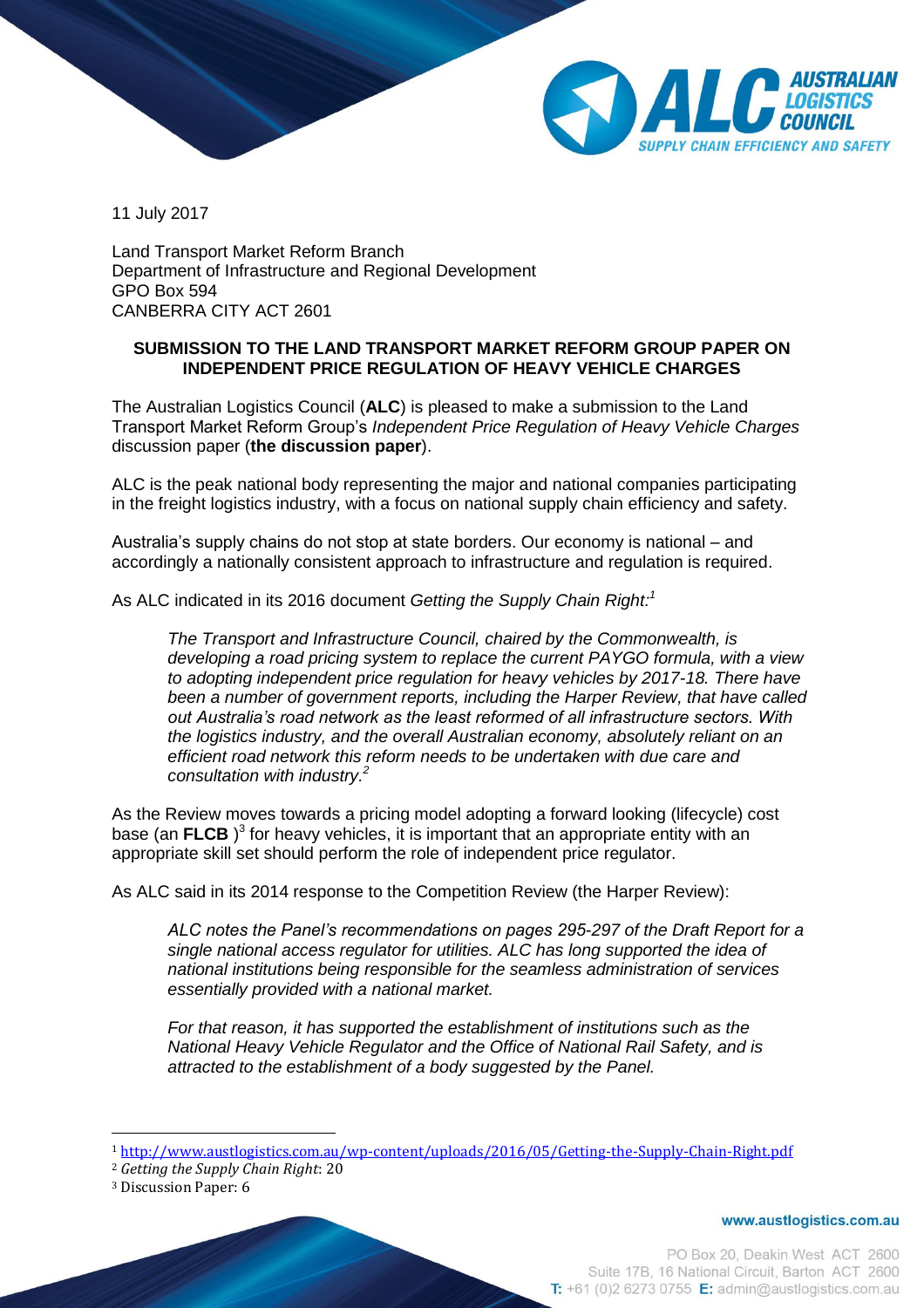*ALC notes that the Productivity Commission considered such an idea in its Draft Report on Public Infrastructure, before recommending that roads be funded using the 'building block' methodology with funds drawn from state based road funds. As a first step, a single national economic rail regulator could be established.*

*The benefits of this approach are:*

- *1. A single economic regulator would reduce uncertainty – as it delivers a consistent approach to key regulatory rules – e.g. cost of capital, contracting approaches, network rules;*
- *2. The regulatory regime would differ according to circumstances; for instance there would be different rules for grain versus coal networks, different rules for vertically integrated versus non-vertically integrated track providers. However, any differences would have an economic rationale;*
- *3. Having a single national economic regulator would reduce the risk of regulatory capture;*
- *4. The volume of rail work for the national regulator would allow for the creation of a specialised centre of rail expertise rather than spread over six different organisations, as is currently the case; and*
- *5. The movement of freight across state borders by rail would have the same access rules throughout the country, an appropriate outcome given the effective single national market that exists in Australia in the 21st century.*<sup>4</sup>

Although these observations were made in the context of rail, similar considerations apply within the road modality. They are relevant even if a decision is made to adopt the recommendation contained in the Productivity Commission's 2014 report on Public Infrastructure, which suggests the development of 'postage stamp' pricing to fund jurisdictionally based road funds.<sup>5</sup>

It follows that in the intermediate to long term, ALC supports the establishment of a single national economic regulator for the transport and logistics industry to deal with all pricing/access/authorisation issues that may arise in this industry sector.

In ALC's view, the Australian Competition and Consumer Commission (**ACCC**) is the only genuinely national agency with the appropriate level of expertise to act as an economic price regulator.

This would also send a powerful signal as to the scale of this reform.

It is anticipated that until a capacity has been developed to identify the standard of infrastructure required by industry to enhance productivity, and what industry is prepared to pay, the economic regulator would make road access pricing decisions.

In the long run, it would set pricing principles and supervise some form of negotiate/arbitrate mechanism similar to the role played by ACCC in the telecommunications field under Part XIC of the *Competition and Consumer Act 2010*.

 $\overline{a}$ 

<sup>4</sup> <http://austlogistics.com.au/wp-content/uploads/2014/11/ALC-Submission.pdf>

<sup>5</sup> Recommendation 8.1